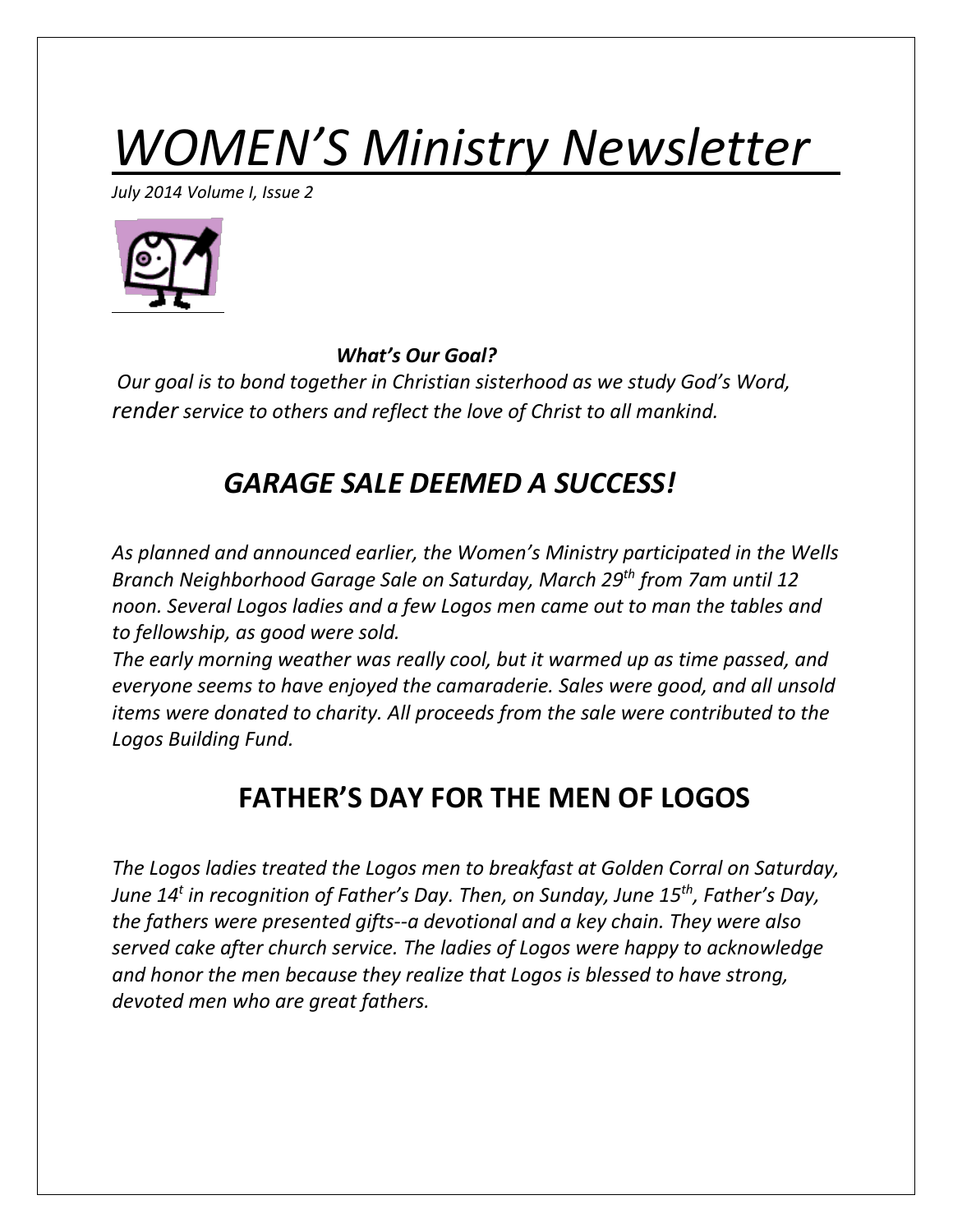### **WE BID FAREWELL TO A GREAT FAMILY**

*The Women's Ministry bids farewell to our delightful sister—Wanda Smith—and her considerate and caring husband—Van. Wanda and Van are a wonderful couple. They have been an exceptionally hardworking team at Logos and have added much to our family. Wanda has been the Women's Ministry's "idea bank " and has always added energy and fun to every event. Van has been a willing, faithful and capable Sunday school teacher and devoted deacon. Both have been thoughtful, kind and generous with their time and resources. They are two people that could be counted on to help with any program or project.*

*Farewell and congratulations, also, are in order for Gabrielle as she prepares for her new job and life in Irving. She, too, has been dutiful and faithful to her Logos family as she was forced to split her time between rigorous studies and life demands.*

*With mom and dad in Houston and Gabrielle in Irving, we do not think that Bethany will be heading to Pflugerville when she has holidays and breaks from college at Texas A & M; so, we say our farewells to Bethany as well. The Logos family watched Gabrielle and Bethany work in church from their years in the youth department to their current young adult status. Both of them have been positive members of the Logos family and will be greatly missed.*

*The entire Smith family has been a model of Christian character and conduct. They have been outstanding in all that they have done for Logos and in the accomplishments they have made in their individual personal lives. Yet, they have been modest and humble and ever so willing to give of themselves to others. Romans 12:11-15 summarizes and depicts the kind of people the Smiths are and the kind of service they have graciously rendered:*

*"Not slothful in business; fervent in spirit; serving the Lord;* 

*Rejoicing in hope; patient in tribulation; continuing instant in prayer;*

*Distributing to the necessity of saints; given to hospitality.*

*Bless them which persecute you; bless, and curse not.*

*Rejoice with them that do rejoice, and weep with them that weep."*

*Understandably, the Logos family will indeed miss a family who lives the Christian life described in the preceding verses. We sincerely wish them well, and we pray for God's choicest blessings upon all of them as they relocate and embark upon new territories and ventures in their lives. Farewell, dear friends, you will be absent from our presence but forever in our hearts.*